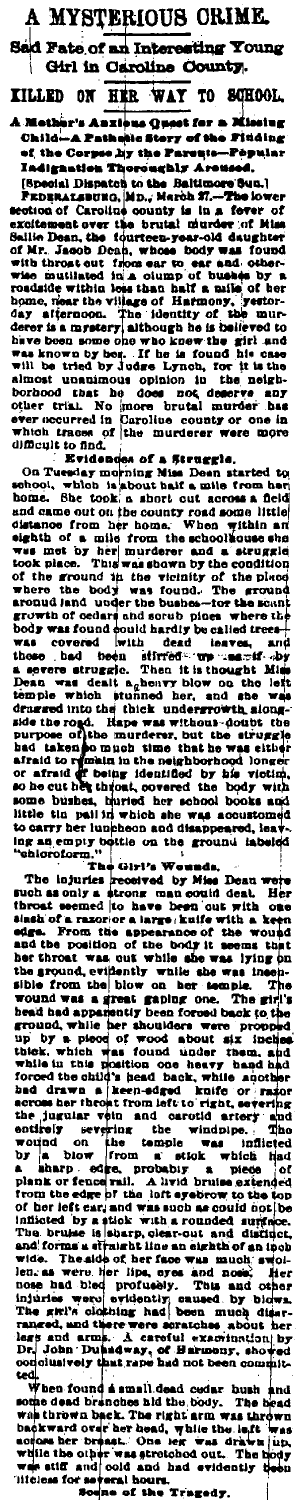Since of the Transformation of the Fargoity. The same of the transformation of the Transformation of the Bability and the same of the same of the same of the same of the same of the same of the same of the same of the sam